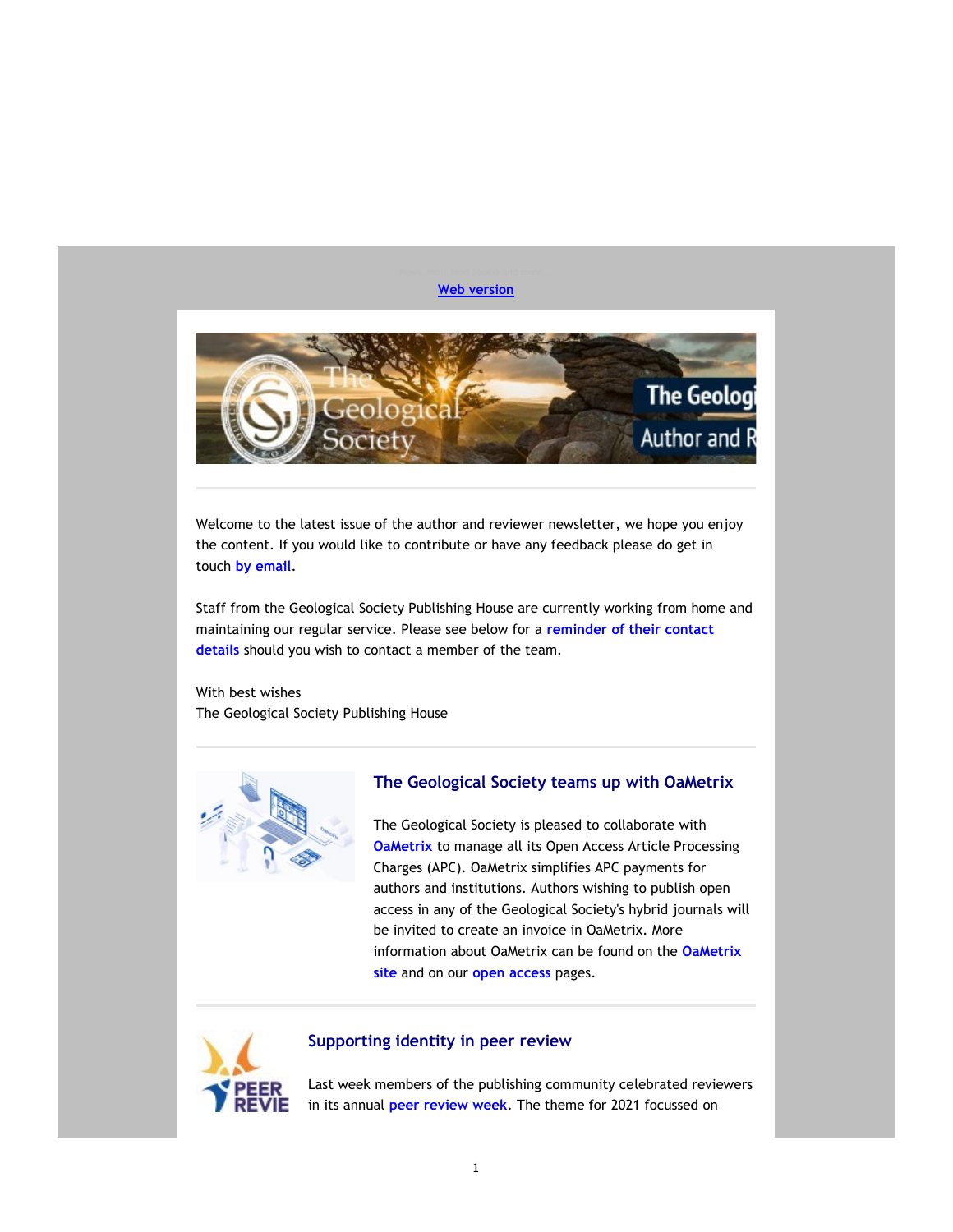identity in peer review and was an opportunity to reflect on how to improve the equality and diversity in peer review. Some of the steps that the Geological Society has taken towards this goal during 2021 include an updated name change policy, ensuring co-reviewers receive the acknowledgement they deserve and adopting transparent peer review in our newly launched open access journal, Earth Science, Systems and Society.



# FREE EVENT Spacescapes: Postcards from our solar system

Venue: Burlington House Courtyard, Piccadilly 9am - 6pm, 20 August - 8 October 2021

Explore stunning landscapes and amazing geological features from our world and others in our free outdoor exhibition this summer!

Find out more information here.



# Call for Expressions of interest to join the Journal of the Geological Society Editorial Board

The Journal of the Geological Society (JGS) invites expressions of interest to join the JGS Editorial Board as a Subject Editor.

JGS publishes topical, innovative, and interdisciplinary research with global reach across the full range of Earth and planetary sciences. As a Subject Editor, you will participate in the development of the journal and be responsible for managing the peer review of 2-5 submissions per year.

JGS is proud to have an international editorial board covering a wide range of subject areas. We encourage diversity in the background, perspective, and career stage of our board members. Please contact the Journal Manager, Tricia Pantoș, at jgs@geolsoc.org.uk for more information.

The closing date for applications is 30 November 2021.

### Introduing our 'Spotlight on Lyell Content' video series

Our new video series 'Spotlight on Lyell Content' invites authors to discuss the highlights of their papers.

Watch the first two in the series here.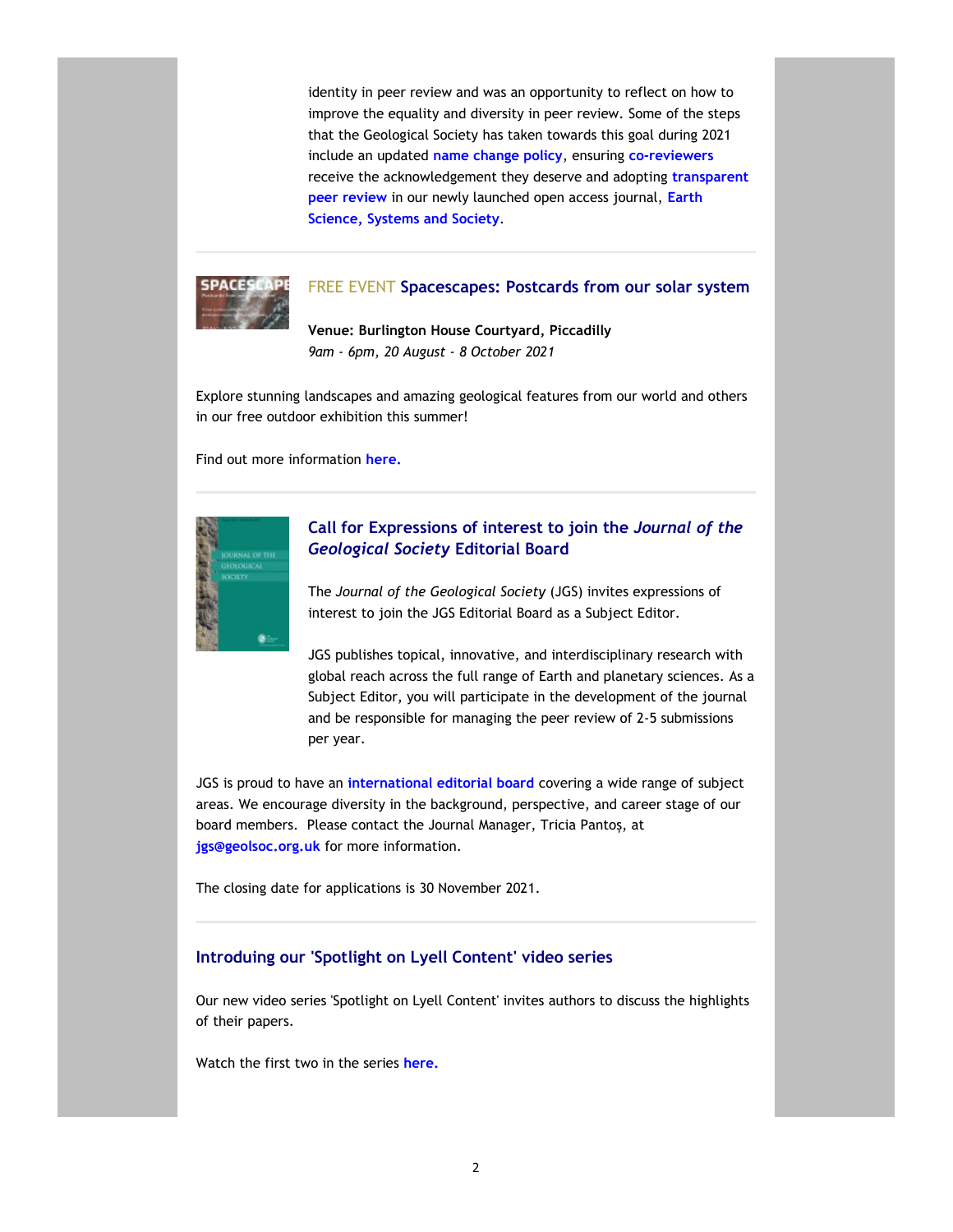If you're interested in being involved in future videos in this series please contact marketing@geolsoc.org.uk

## Calling all Authors

Publish your work Open Access with our transformative read-and-publish agreements

Our transformative read-and-publish agreements enable authors based at participating institutions to publish Open Access in our hybrid journals and books at no cost to themselves.

Take a look at our Read and Publish information page and see if your institution is signed-up.

If your institution isn't on our list but you'd like it to be, please do share this information with your library or email your GSL publication contact for further information.

## Journal Thematic Collections



# Final Call for Papers: Astrobiology: perspectives from the geology of Earth and the Solar System

This collection aims to showcase research around the origin and evolution of life, and planetary habitability from the perspective of Earth and our Solar System.

### More information can be found here



# Call for Papers: Hydrogeology of Sandstone

Submit to this thematic collection until 20th December 2021. This collection of papers draws from the presentations to be given at the conference of the same name, convened by the Society's Hydrogeology Group and supported by the Contaminated Land Group, but is also open to contributions not related to the conference.

More information can be found here

Heartiest congratulations to the authors of the most read papers in August 2021 in the Lyell Collection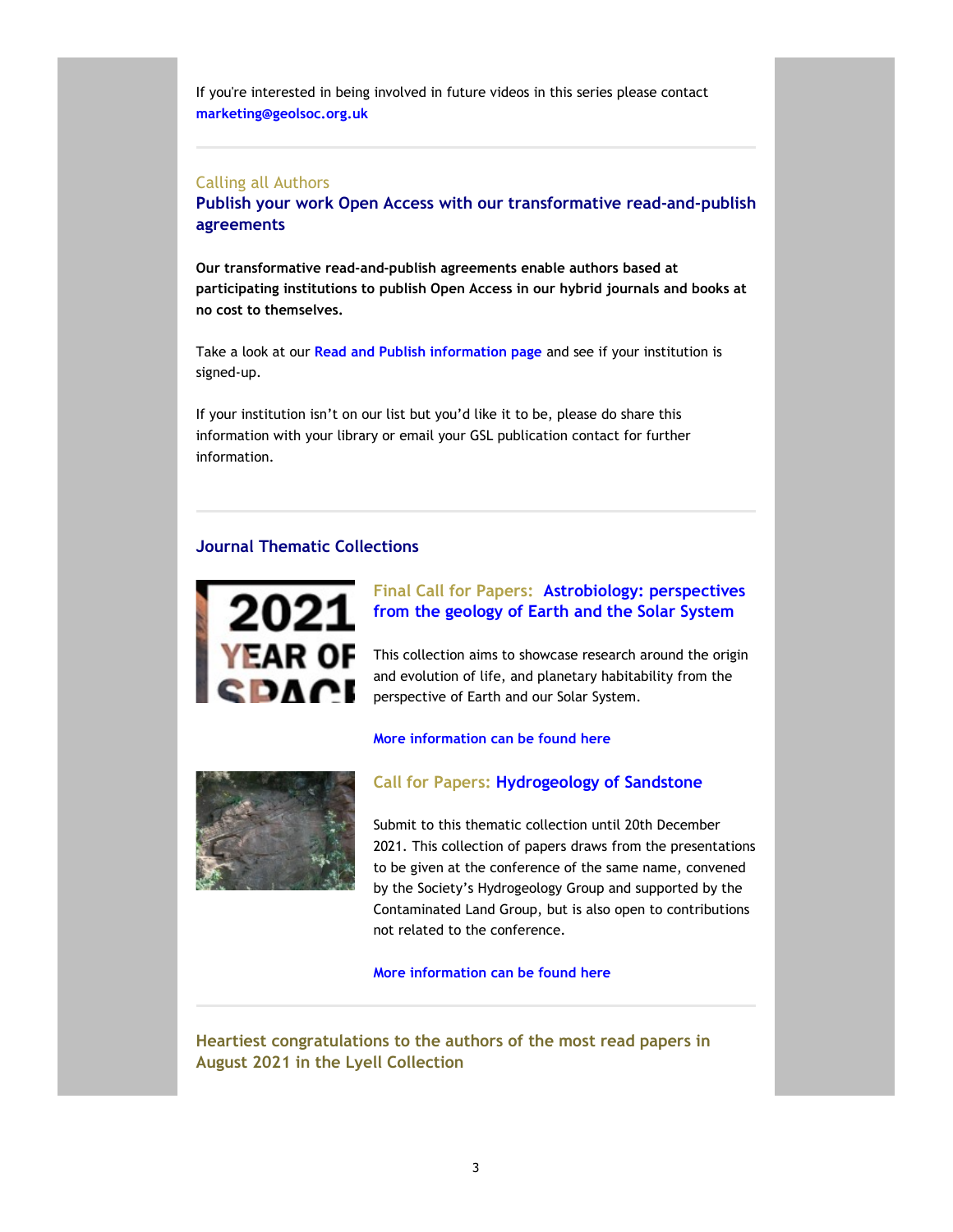

# Journal of the Geological Society

Sketch-based interface and modelling of stratigraphy and structure in three dimensions

By Carl Jacquemyn, Margaret E. H. Pataki, Gary J. Hampson, Matthew D. Jackson, Dmytro Petrovskyy, Sebastian Geiger, Clarissa C. Marques, Julio D. Machado Silva, Sicilia Judice, Fazilatur Rahman and Mario Costa Sousa

# Quarterly Journal of Engineering Geology and Hydrogeology

Coastal landslide monitoring at Aldbrough, East Riding of Yorkshire, UK

By P. R. N. Hobbs, L. D. Jones, M. P. Kirkham, C. V. L. Pennington, D. J. R. Morgan and C. Dashwood



# Petroleum Geoscience: the international journal of geoenergy and applied earth science

Seismic imaging of Late Miocene (Messinian) evaporites from Western Mediterranean back-arc basins

By M. Dal Cin, A. Del Ben, A. Mocnik, F. Accaino, R. Geletti, N. Wardell, F. Zgur and A. Camerlenghi



# Geochemistry: Exploration, Environment, Analysis

State-of-the-Art Analysis of Geochemical Data for Mineral **Exploration** 

By E.C. Grunsky and P. de Caritat



# Scottish Journal of Geology

Borehole temperature log from the Glasgow Geothermal Energy Research Field Site: a record of past changes to ground surface temperature caused by urban development

By Alison A. Monaghan, David A.C. Manning and Zoe K. Shipton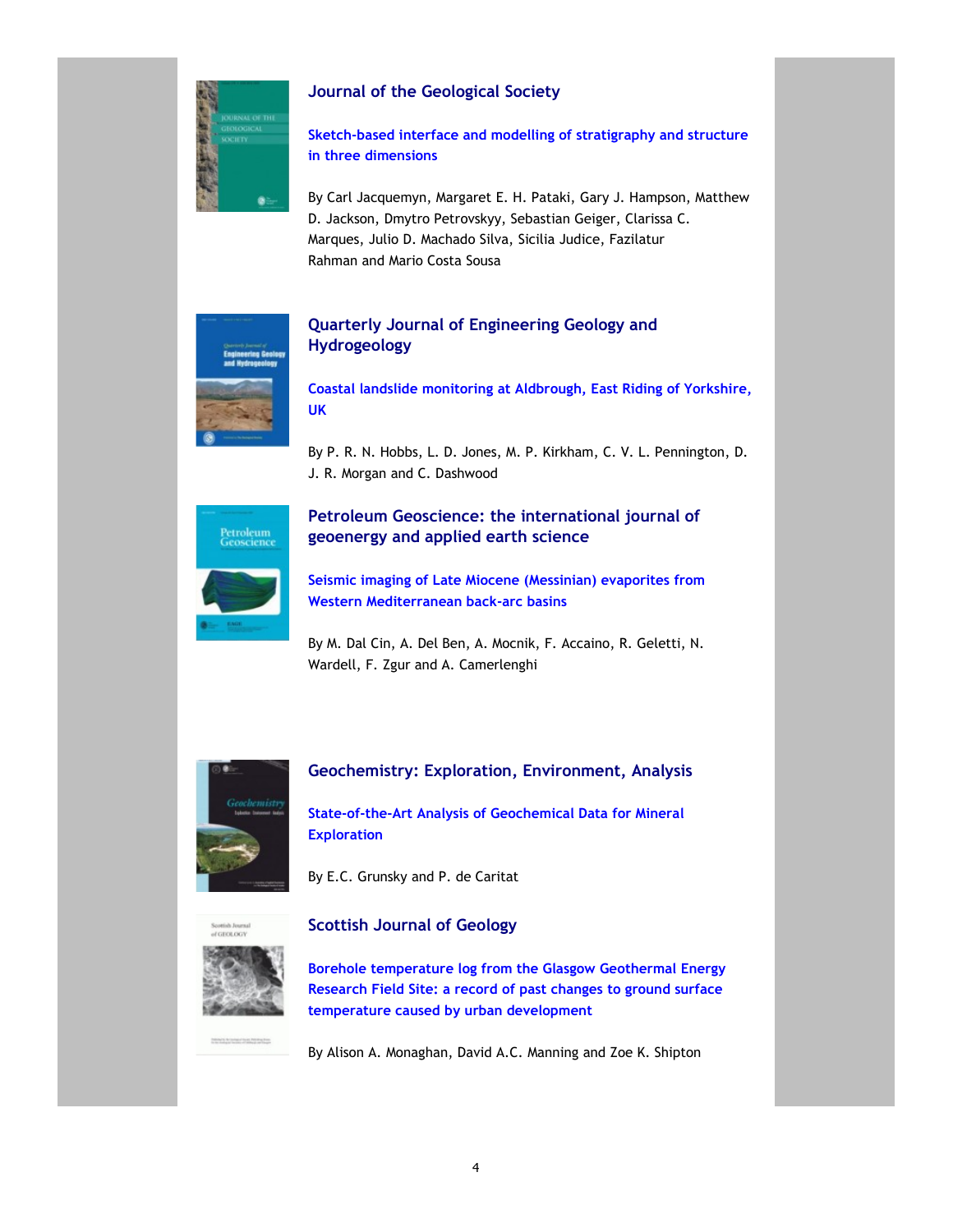

# Proceedings of the Yorkshire Geological Society

Emplacement of oil in the Devonian Weardale Granite of northern England

By M. Baba, J. Parnell, S. Bowden, J. Armstrong, M. Perez and X. Wang



# Special Publications

The history of the European oil and gas industry (1600s–2000s)

By Jonathan Craig, Francesco Gerali, Fiona MacAulay and Rasoul Sorkhabi



# **Memoirs**

Consequences of long-term volcanic activity for essential services in Montserrat: challenges, adaptations and resilience

By V. Sword-Daniels, T. M. Wilson, S. Sargeant, T. Rossetto, J. Twigg, D. M. Johnston, S. C. Loughlin and P. D. Cole

## Dates for your diary

23-25 November

PETEX 2021 We will be attending PETEX at the Buisness Design Centre, London. For more information please click here.

# Publishing House Staff Contact Details

Journal of the Geological Society: Contact Patricia Pantos Quarterly Journal of Engineering Geology and Hydrogeology: Contact Helen Floyd-Walker

Petroleum Geoscience: Contact Bethan Littley

Geochemistry: Exploration, Environment, Analysis: Contact Bethan Littley Proceedings of the Yorkshire Geological Society: Contact Bethan Littley

Scottish Journal of Geology: Contact Helen Floyd-Walker Special Publications and memoirs: To propose a book: contact David Boyt and Bethan Phillips. For queries related to production contact Jo Armstrong, Samuel Lickiss or Emily England.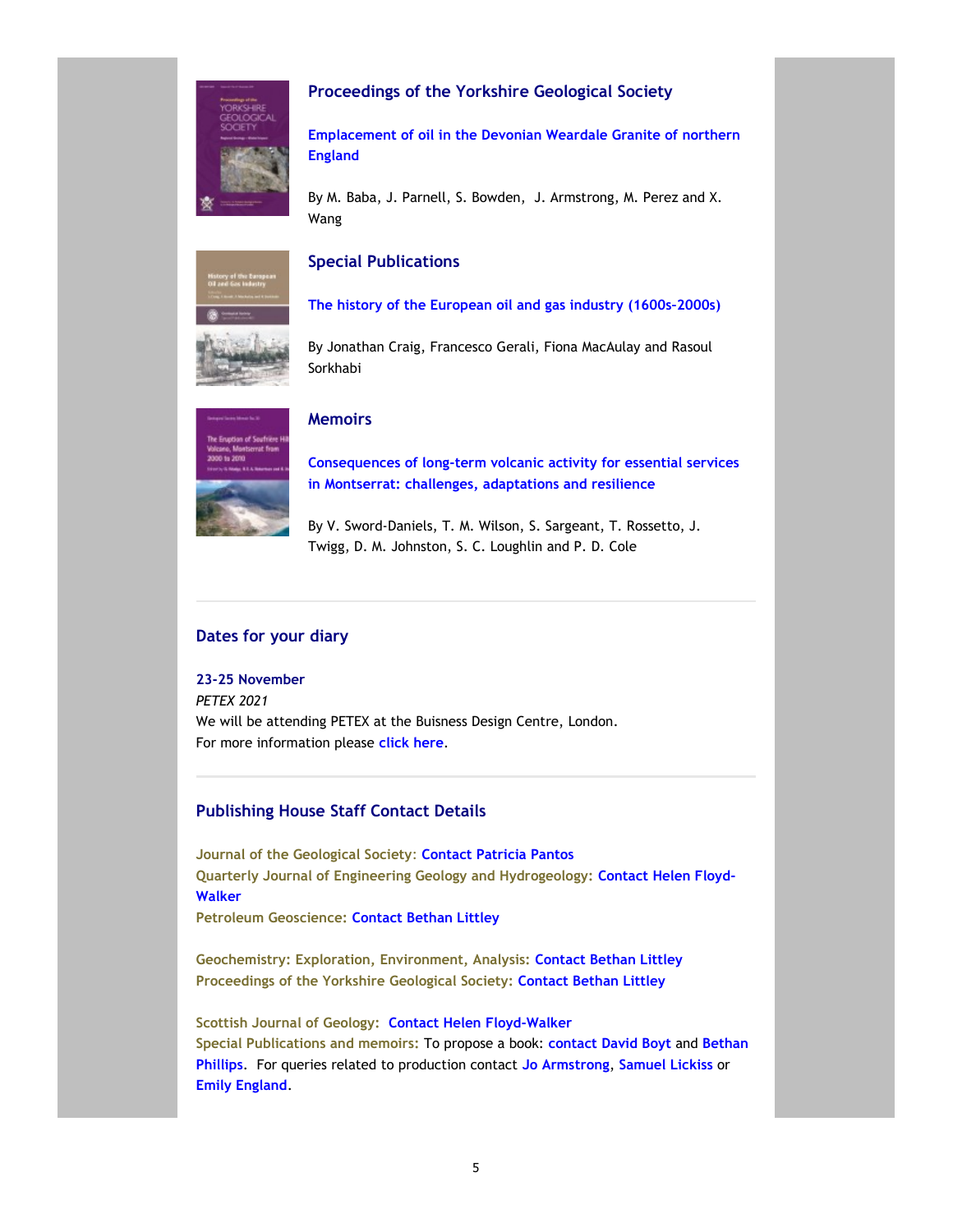For anything else email hello@geolsoc.org.uk



View Collection

The Year of Space will see the Society direct its gaze upwards, beyond the earth beneath our feet, towards the lesser explored corners of our universe. Space science seeks to answer some of life's biggest questions - why are we here, how did life evolve, and are we alone? To answer these questions, space and planetary scientists search for clues in the rocks, dust, gas and other matter which help them understand the formation and development of planets, moons, stars and perhaps other life in our universe...read more



www.geolsoc.org.uk | www.lyellcollection.org The Geological Society of London is a registered charity no. 210161 The Geological Society of London ● Burlington House ● Piccadilly ● London ● W1J 0BG ● UK

The Publishing House mailing list... Click the link if you would like to **unsubscribe** from the author newsletter. If you receive the main Society newsletter, unsubscribing from this mailing